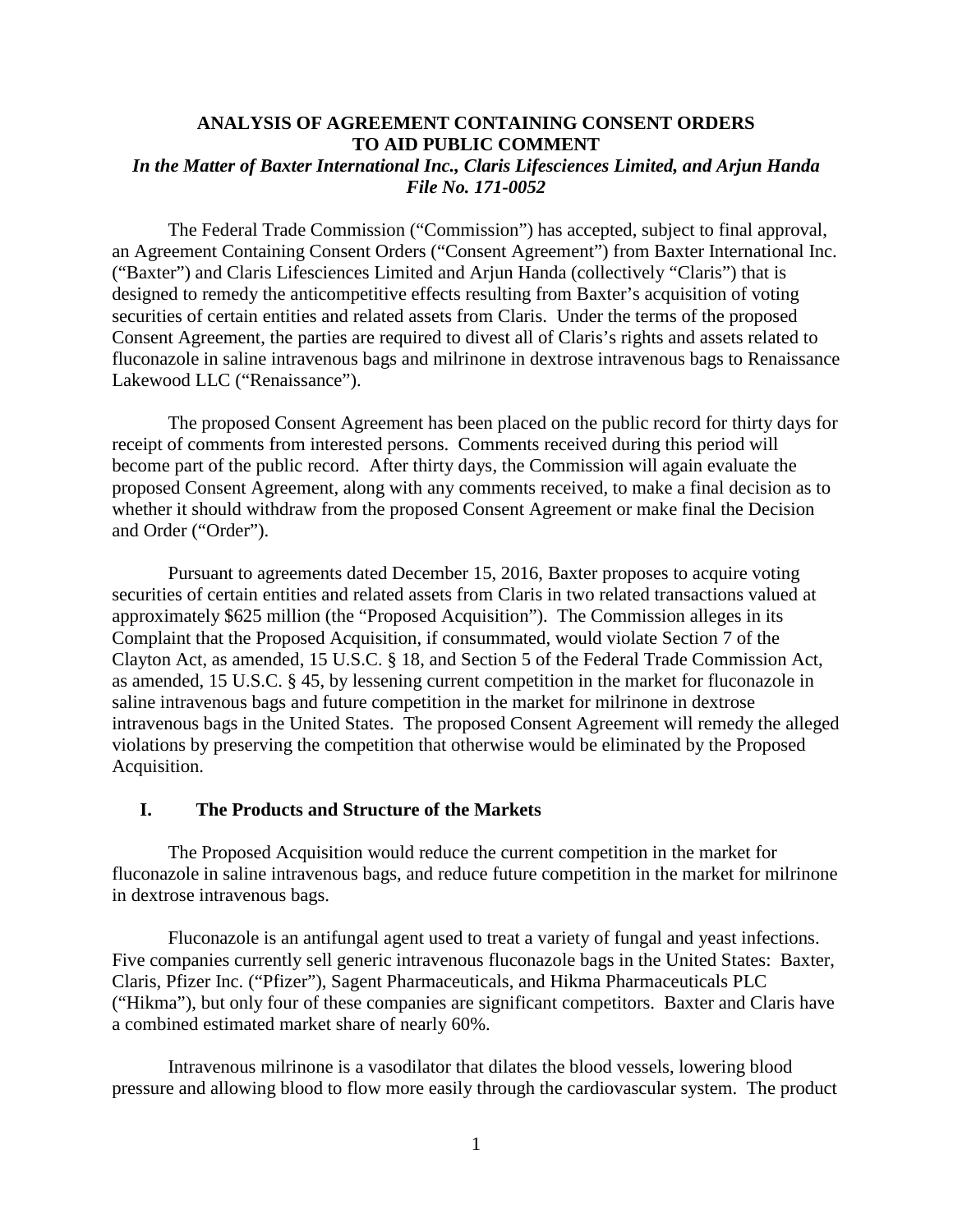is used as a short-term treatment for life-threatening heart failure. Three companies—Baxter, Hikma, and Pfizer—currently sell the product in the United States. Claris is expected to enter this market shortly, once its pending application at the FDA is approved, a development expected to occur in the very near future.

## **II. Entry**

Entry into the two markets at issue would not be timely, likely, or sufficient in magnitude, character, and scope to deter or counteract the anticompetitive effects of the Proposed Acquisition. The combination of drug development times and regulatory requirements, including approval by the United States Food and Drug Administration ("FDA"), is costly and lengthy.

### **III. Effects**

The Proposed Acquisition likely would cause significant anticompetitive harm to consumers by eliminating current competition between Baxter and Claris in the market for fluconazole in saline intravenous bags. Fluconazole in saline intravenous bags is a commodity product, and prices typically are inversely correlated with the number of competitors in each market. As the number of suppliers offering a therapeutically equivalent drug increases, the price for that drug generally decreases due to the direct competition between the existing suppliers and each additional supplier. The Proposed Acquisition would combine two of only four significant companies selling the product, likely leading consumers to pay higher prices. Customers also have indicated that the presence of an independent Claris has allowed them to negotiate lower prices for fluconazole bags.

In addition, the Proposed Acquisition likely would cause significant anticompetitive harm to consumers by eliminating future competition that would otherwise have occurred if Baxter and Claris remained independent in the market for milrinone in dextrose intravenous bags. The evidence shows that the Proposed Acquisition, absent a remedy, would eliminate an additional independent entrant in the currently concentrated market for milrinone in dextrose intravenous bags, which would have enabled customers to negotiate lower prices. Customers and competitors have observed—and pricing data confirms—that the price of these pharmaceutical products decreases with new entry even after several other suppliers have entered the market. Thus, absent a remedy, the Proposed Acquisition likely will cause U.S. consumers to pay significantly higher prices for milrinone in dextrose intravenous bags in the future.

# **IV. The Consent Agreement**

The proposed Consent Agreement effectively remedies the competitive concerns raised by the acquisition in both markets at issue by requiring Claris to divest all its rights to fluconazole in saline intravenous bags and milrinone in dextrose intravenous bags to Renaissance. Renaissance is a pharmaceutical corporation that develops, manufacturers, sells, and distributes injectable pharmaceutical products in the United States. The parties must accomplish these divestitures no later than ten days after they consummate the Proposed Acquisition.